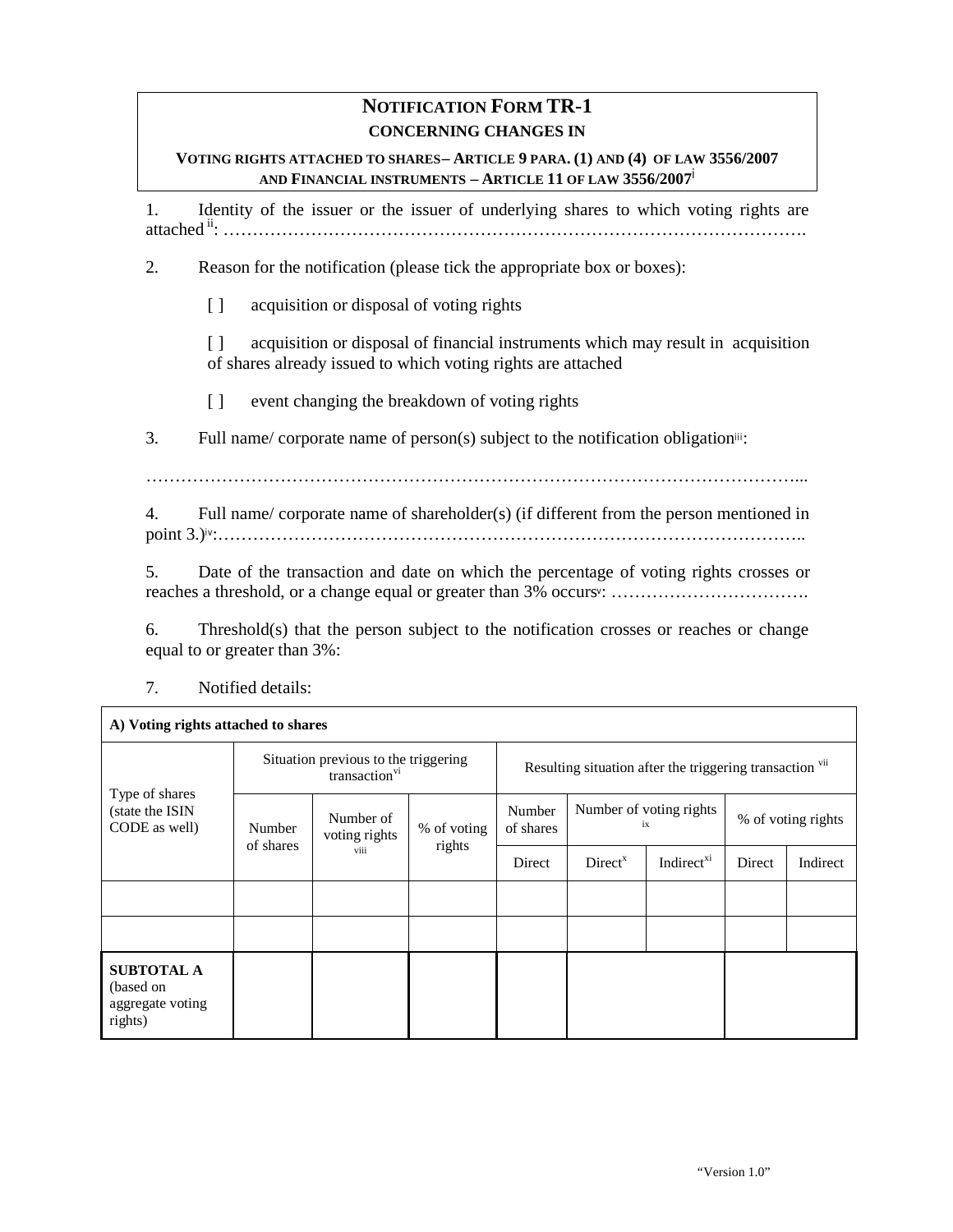| <b>B</b> ) Financial Instruments                                    |  |                                                                  |                                                                                                         |                    |  |
|---------------------------------------------------------------------|--|------------------------------------------------------------------|---------------------------------------------------------------------------------------------------------|--------------------|--|
| Resulting situation after the triggering transaction <sup>xii</sup> |  |                                                                  |                                                                                                         |                    |  |
| Expiration Date <sup>xiii</sup><br>Type of financial<br>instrument  |  | Exercise/Conversion<br>Period/Date <sup>xiv</sup>                | Number of voting<br>rights that may be<br>acquired if<br>the<br>instrument<br>is<br>exercised/converted | % of voting rights |  |
|                                                                     |  |                                                                  |                                                                                                         |                    |  |
|                                                                     |  |                                                                  |                                                                                                         |                    |  |
|                                                                     |  | <b>SUBTOTAL B</b> (in<br>relation to<br>all<br>expiration dates) |                                                                                                         |                    |  |

|               | Resulting situation after the triggering transaction |                    |  |  |
|---------------|------------------------------------------------------|--------------------|--|--|
|               | number of voting rights                              | % of voting rights |  |  |
| Total $(A+B)$ |                                                      |                    |  |  |

8. Chain of controlled undertakings through which the voting rights and/or the financial instruments are effectively held, if applicablexv:

| Corporate name of       | Resulting situation after the triggering<br>transaction <sup>xvi</sup> |                    |  |  |  |
|-------------------------|------------------------------------------------------------------------|--------------------|--|--|--|
| controlled undertakings | Number of voting rights                                                | % of voting rights |  |  |  |
|                         |                                                                        |                    |  |  |  |
|                         |                                                                        |                    |  |  |  |
|                         |                                                                        |                    |  |  |  |
| <b>TOTAL</b>            |                                                                        |                    |  |  |  |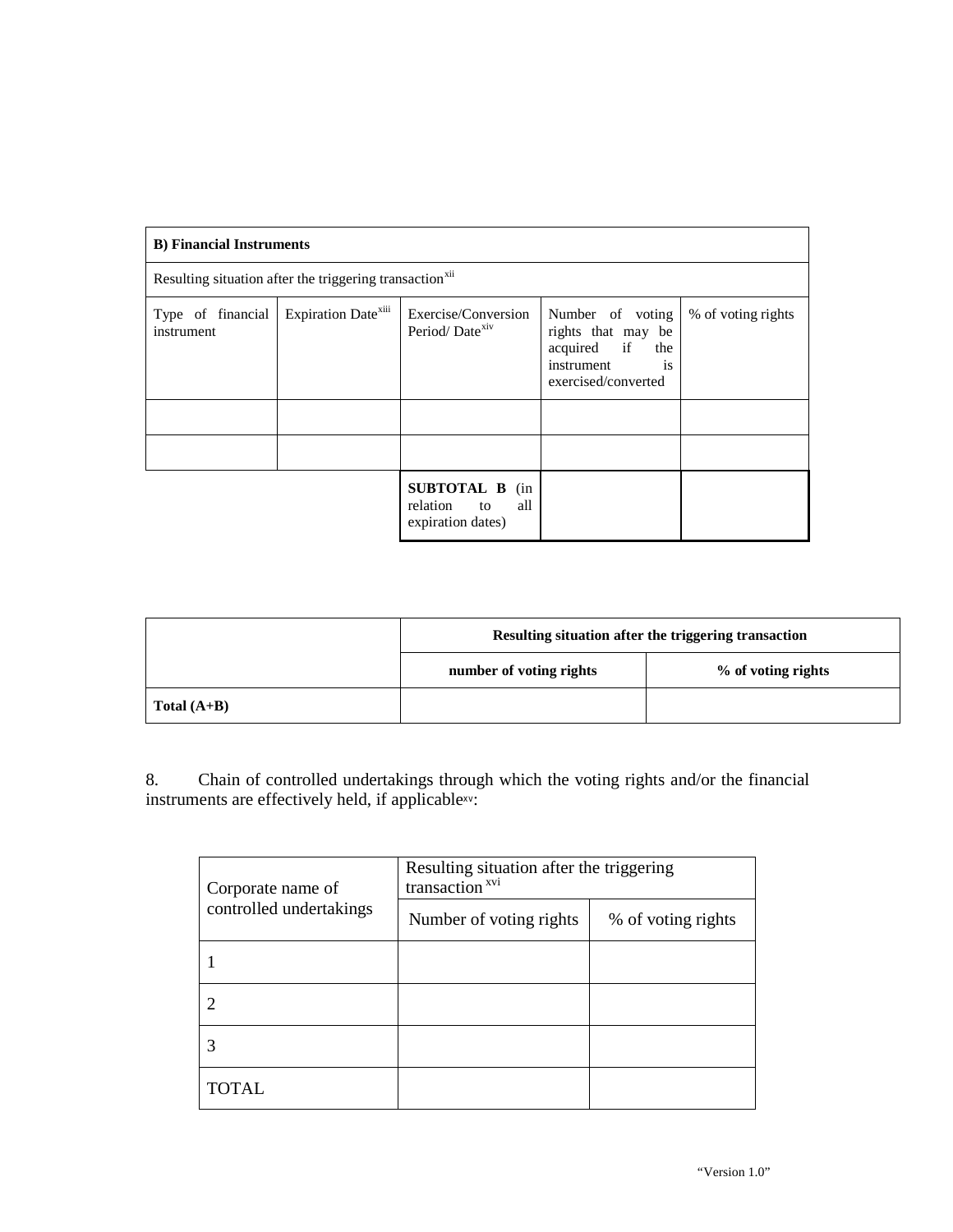9. In case of proxy voting, where the proxy holder may vote at his/ her discretion: 

10. Additional information:

(Name/corporate name of person(s) subject to the notification obligation)

 $(Signature)^{xvii}$ 

(Place)

(Date)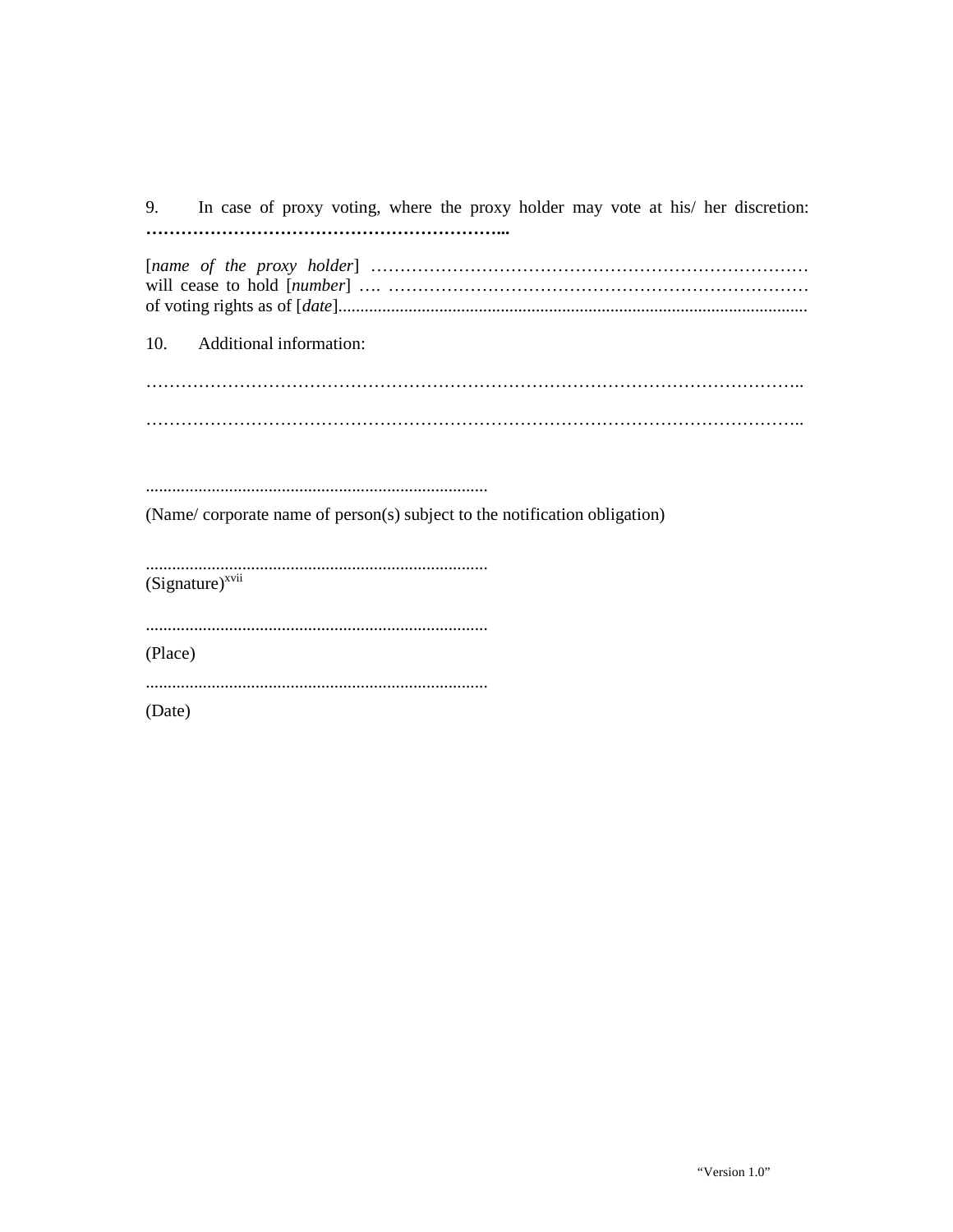## **ANNEX TO THE NOTIFICATION FORM TR-1** xviii

### a) Identity of the person or legal entity subject to the notification obligation:

| Full name and father name / corporate name<br>(including legal form for legal entities) |  |
|-----------------------------------------------------------------------------------------|--|
| Registered office (for legal entities)                                                  |  |
| Contact address                                                                         |  |
| Phone number                                                                            |  |
| Contact person (for legal persons)                                                      |  |
| Other useful information                                                                |  |

## b) Identity of the notifier (if another person makes the notification on behalf of the person or entity mentioned in point a).:

|    | Full name /corporate name                                                                                                            |  |
|----|--------------------------------------------------------------------------------------------------------------------------------------|--|
|    | Contact address                                                                                                                      |  |
|    |                                                                                                                                      |  |
|    | Phone number                                                                                                                         |  |
|    | Other useful information (e.g. functional<br>relationship with the person or legal entity<br>subject to the notification obligation) |  |
| c) | Additional information                                                                                                               |  |
|    |                                                                                                                                      |  |
|    |                                                                                                                                      |  |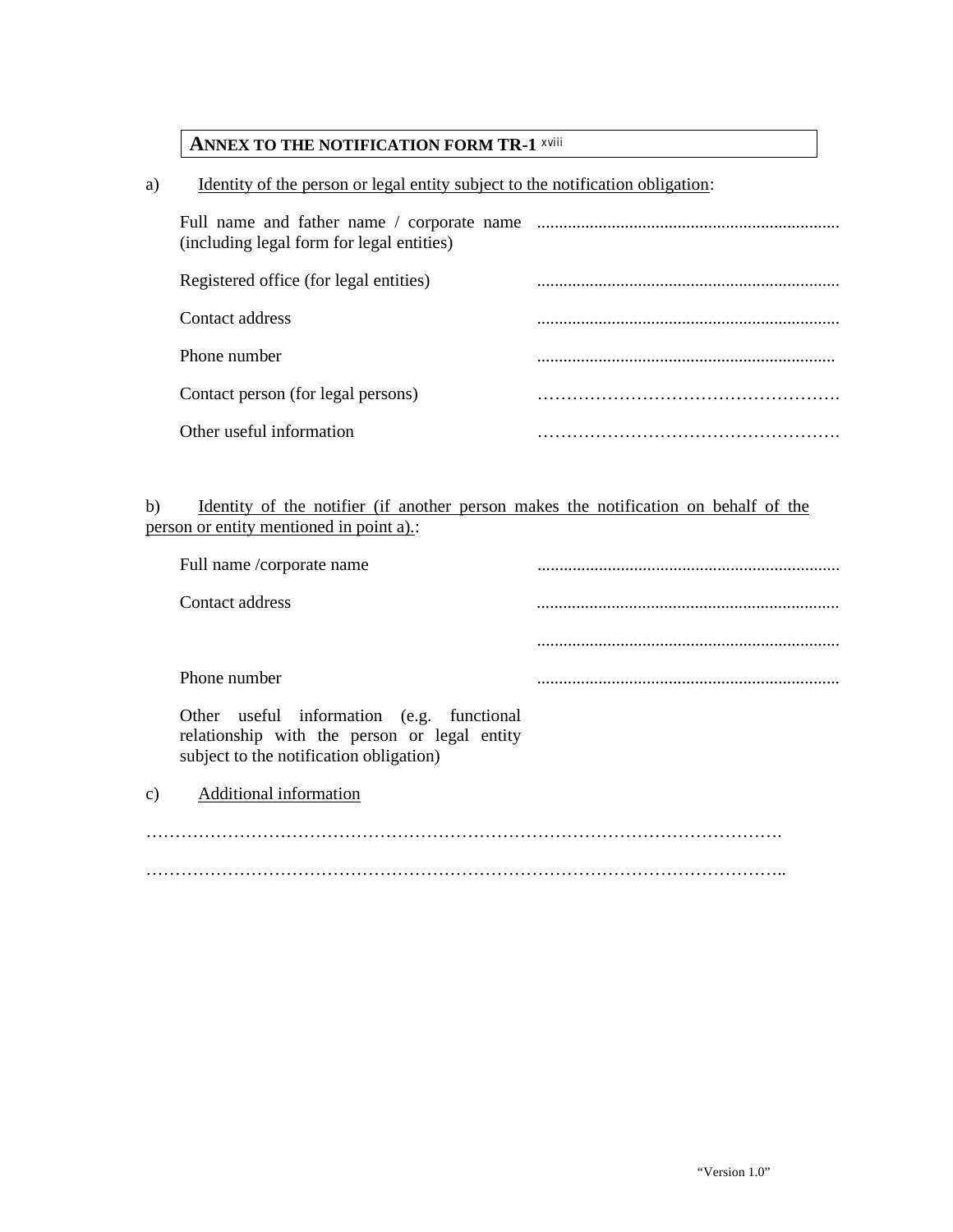#### **Notes to the Form TR-1**

-

ii Either the full name of the legal entity or another method for identifying the issuer or the issuer of the underlying shares provided it is reliable and accurate.

iii This should be the full name / corporate name of (a) the shareholder; (b) the natural person or legal entity acquiring, disposing of or exercising voting rights in the cases provided for in Article 10 (b) to (h) of Law  $3556/2007$ ; (c) all the parties to the agreement referred to in Article 10 (a) of that Law, or (d) the holder of financial instruments entitled to acquire shares already issued to which voting rights are attached, as appropriate.

In relation to the transactions referred to in points (b) to (h) of Article 10 of Law 3556/2007, the following list is provided as indication of the persons who should be mentioned:

in the circumstances foreseen in letter (b) of Article 10 of that Law, the natural person or legal entity that acquires the voting rights and is entitled to exercise them under the agreement and the natural person or legal entity who is transferring temporarily for consideration the voting rights;

in the circumstances foreseen in letter (c) of Article 10 of that Law, the natural person or legal entity holding the collateral, provided the person or entity controls the voting rights and declares its intention of exercising them and natural person or legal entity lodging the collateral under these conditions;

in the circumstances foreseen in letter (d) of Article 10 of that Law, the natural person or legal entity who has a life interest in shares if that person or entity is entitled to exercise the voting rights attached to the shares and the natural person or legal entity who is disposing of the voting rights;

in the circumstances foreseen in letter (e) of Article 10 of that Law, the controlling natural person or legal entity and the intermediate controlled undertakings and provided it has a notification duty at an individual level under Article 9 letters (a) to (d) of Article 10 of that Law or under a combination of any of those situations, the controlled undertaking;

in the circumstances foreseen in letter  $(f)$  of Article 10 of that Law, the deposit taker of the shares, if he can exercise the voting rights attached to the shares deposited with him at his discretion, and the depositor of the shares;

in the circumstances foreseen in letter  $(g)$  of Article 10 of that Law, the natural person or legal entity that controls the voting rights;

in the circumstances foreseen in letter (h) of Article 10 of that Law, the proxy holder, if he can exercise the voting rights at his discretion, and the shareholder who has given his proxy to the proxy holder.

in the circumstances foreseen in letter (i) of Article 10 of that Law, the management companies described therein

 $i<sup>v</sup>$  Applicable in the cases provided for in Article 10 (b) to (h) of Law 3556/2007. This should be the full name of the shareholder who is the counterparty to the natural person or legal entity referred to in Article 10 of that Law except if the percentage of voting rights held by the shareholder is lower than the 5% threshold.

i This form a) is to be sent to the issuer, or the issuer of the underlying shares in case of notification concerning the financial instruments of article 11 of Law 3556/2007 and b) is to be submitted, duly signed, to the Hellenic Capital Markets Commission, 1 Kolokotroni and Stadiou Str, Athens, GR 105 62 and to be addressed to the Department of public offerings and supervision of listed companies, Section of supervision and monitoring of listed companies, with the indication "notification of significant changes in voting rights according to Law 3556/2007". The notification may be submitted by fax (fax no. +30 210 3377243). In the latter case the notification form shall be accompanied by cover page, signed by the sender, which shall include at least the name and other particulars of the sender, including a phone number and the number of the pages sent.